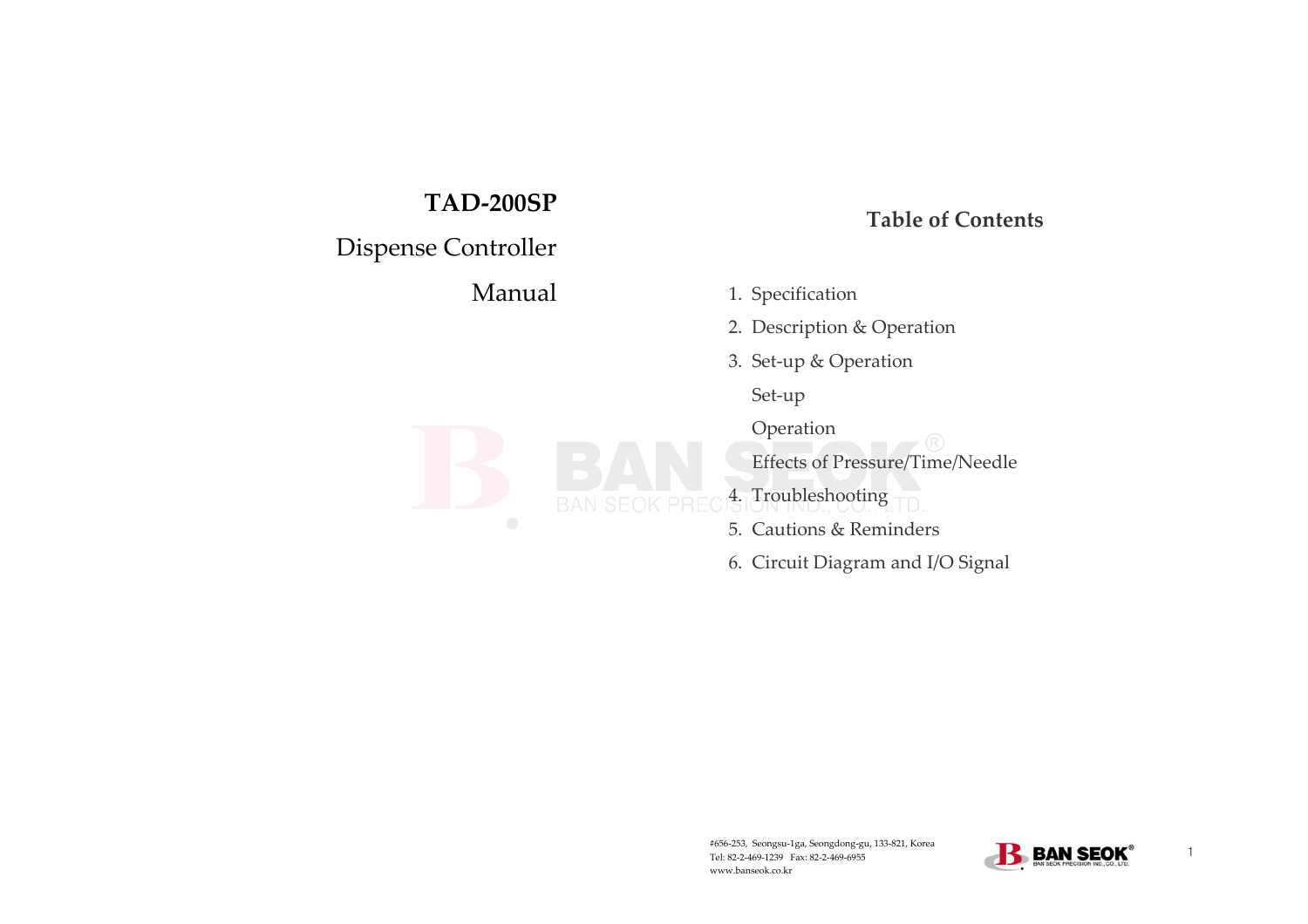# **1. Parts and Description**



#### ≪**Figure 1 : Frontage**≫



#### ≪**Figure 2 : Backside** ≫

 $\tilde{\phantom{a}}$ 

- 1. Pickup Pen Vacuum
- 2. Pickup Pen Air Outlet Port
- 3. Barrel Vacuum
- 4. Barrel Air Outlet Port
- 5. Air Pressure Regulator
- 6. Air Pressure Gauge
- 7. Time Interval Set
- 8. Digital Time Display
- 9. Time Control S/W (0.01 ~ 99.99 sec.)
- 10. Power S/W
- 11. Time On/Off Button
- 12. Shot Button
- 13. Power Connector and Fuse Box
- 14. Foot or Finger S/W Connector (Barrel)
- 15. Foot or Finger S/W Connector (Pickup Pen)
- 16. Air Inlet (Main Air Port)

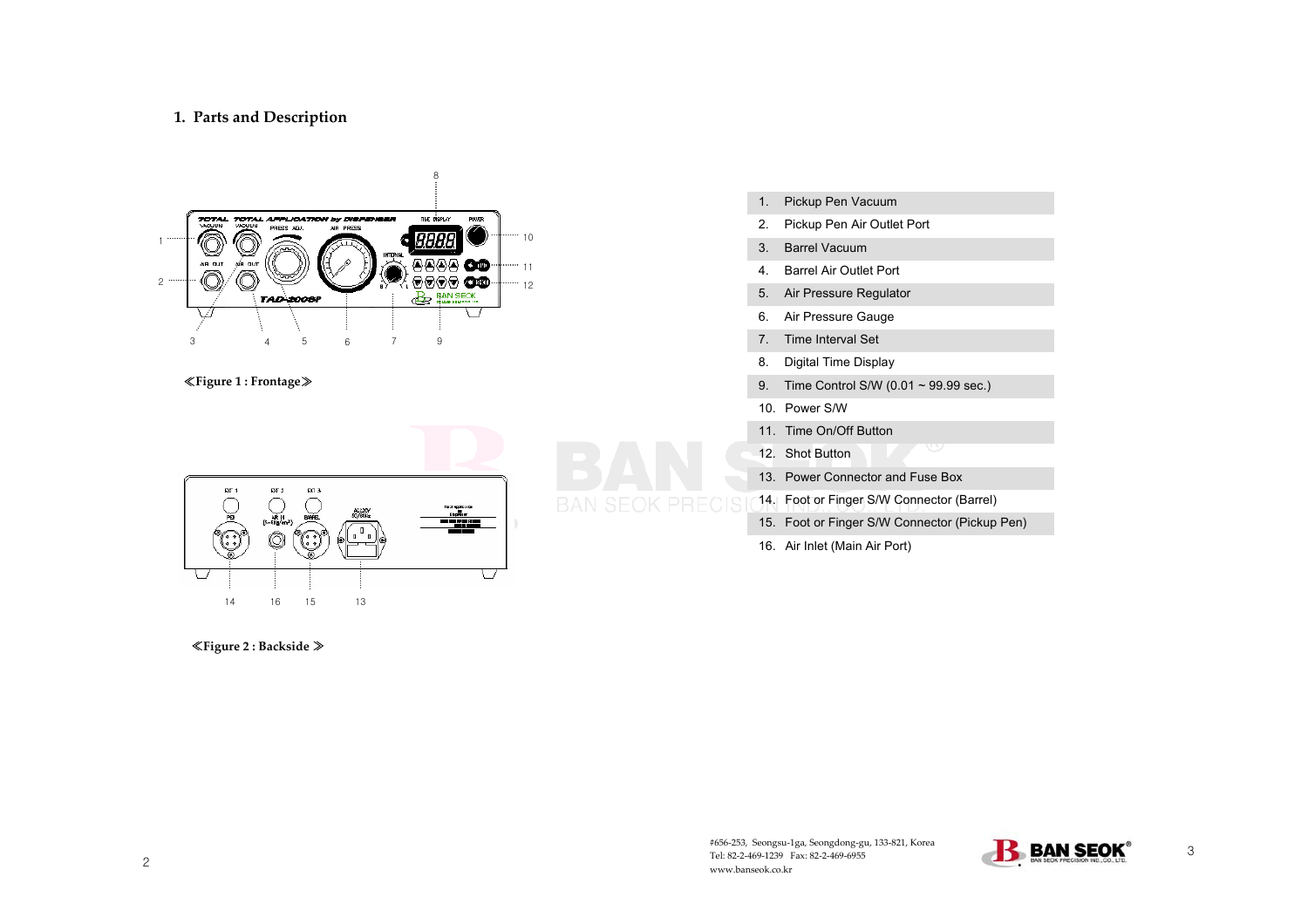## **2. Specification**

| Type               | Air Catridge Type                |
|--------------------|----------------------------------|
| Modle              | <b>TAD - 200SP</b>               |
| Voltage            | AC110/220V 50/60Hz 1.0A          |
| Pressure Air       | $4 - 6$ kg/cm <sup>2</sup>       |
| Solenoid Valve     | 2Way 3Port Valve / DC 24V (2pcs) |
| Response speed of  | $20 \text{ ms}$                  |
| Solenoid Valve     |                                  |
| Timer Range        | $0.01 \sim 99.99$ sec            |
| Weight             | $3.5$ kgs                        |
| <b>MEASUREMENT</b> | $280$ mm $x$ 186mm $x$ 81mm      |

# **3. Set-up &Operation**

# **Set-Up**

#### **Connect Air hose**

• Connect the main air hose from the compressor into the air inlet port on the rear panel of controller. (please see Figure 1., no.13)

#### **Electrical Connection**

• Please check whether the voltage is AC 220V or 110V before connecting. (Figure 1., no.11)

#### **Connect the Foot / Finger S/W (Barrel)**

• Connect the foot or finger switch for barrel into the connector on the rear panel of the controller (Figure 1., no.12)

#### **Connect the Foot / Finger S/W (Pickup Pen)**

• Connect the foot or finger switch for Pickup Pen into the connector on the rear panel of the controller (Figure 1., no.12)

#### **Connect the Barrel air hose**

 $\overline{\phantom{a}}$ 

• Connect the barrel air hose (♂ Coupler) into the barrel air outlet port (♀ Coupler) on the front panel (Figure 1., no. 2). Push it until you hear a sound with a click. ※Note : When disconnect the Barrel air hose, please pull the air hose coupler(♂) body slowly then it will depart from the coupler  $(\frac{6}{7})$  of air outlet port.

#### **Connect the Pickup Pen**

• Connect the Pickup Pen (♂ Coupler) into the Pickup Pen Air outlet port (♀ Coupler) on the front panel. Push it until you hear a sound with a click. (Figure 2., no.1)

#### **Pickup Pen Pad**

• Put the pickup pen pad into the end of pickup pen.

#### **Power on**

• Turn the power on. (Figure 1., no.8)

# **Operation**

#### **Setting the Main Air pressure (Auto / Manual Operation)**

• Set the main air pressure to 5 ~ 6 kg/cm using the air pressure regulator on the compressor or any other air supply source.

#### **Setting the Dispensed deposit size (Auto / Manual Operation)**

- The deposit size is determined by different air pressure, time settings and tip gauge a. needle gauge (Needle)
	- b. air pressure (Air pressure regulator)
	- c. time (Timer)

### **Select the Needle (Auto / Manual Operation)**

- Select the right size of needle.
- If the needle is too thin for application of high-viscosity material, the material may drip or ooze at the end of dispensing cycle.

#### **Setting the Barrel air pressure (Auto / Manual Operation)**

- Set the barrel air pressure by using the air pressure regulator on the front panel of the controller.
- High viscosity material needs high air pressure.
- Low viscosity material needs low air pressure.

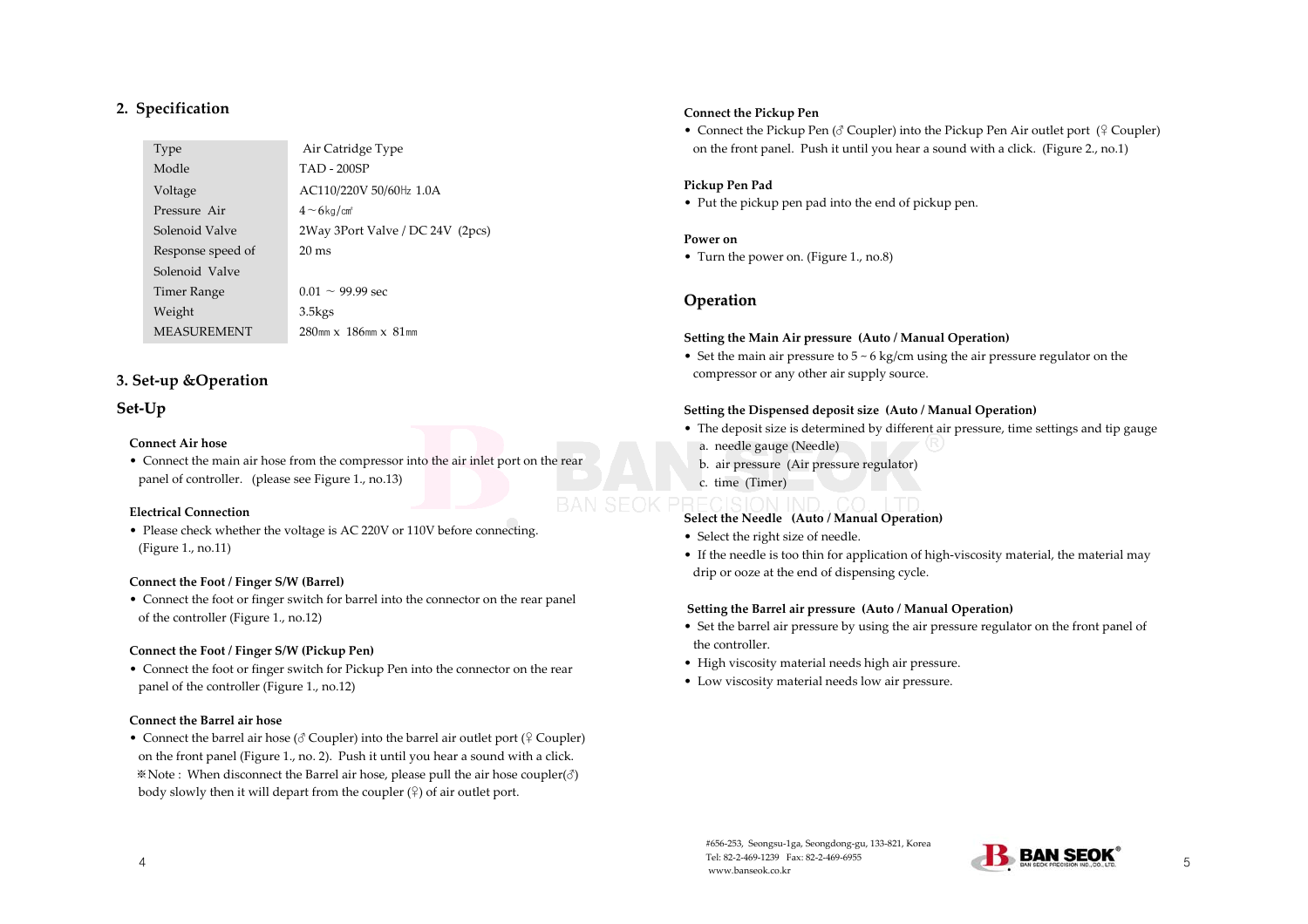| essure   | Low Pressure | <b>High Pressure</b>                    | Unlock the pressure regulator by pulling<br>it and set the pressure by turning the |
|----------|--------------|-----------------------------------------|------------------------------------------------------------------------------------|
| egulator |              |                                         | regulator to the right and left.                                                   |
|          | PRESS ADJ.   |                                         | After the desired air pressure is setted,                                          |
|          |              |                                         | please push the regulator (Lock-up)                                                |
|          |              |                                         | <recommended air="" pressure=""></recommended>                                     |
|          |              |                                         | Low viscosity :<br>$\sim 2 \text{kg}$                                              |
|          |              | Medium viscosity: $2 \sim 4 \text{kg}$  |                                                                                    |
|          |              | High viscosity: $4kg \sim$              |                                                                                    |
|          |              | Please adjust the air pressure watching |                                                                                    |
|          |              |                                         | the dispensed deposit size.                                                        |

#### **Setting the Time (Automatic Operation)**

Set the time with  $\rightarrow \infty$  button until the desired amount is dispensed .



#### **Foot / Finger S/W or Shot button**

neck wether the desired deposit size is setted by using Foot/Finger S/W or pressing e Shot button.

# **Effects of pressure / time / needle**

- Thicker more viscous liquids, like pastes or greases, will require either more pressure, longer time or larger gauge tips.
- Thinner less viscous liquids, like cyanoacrylates or thinners, will require either less pressure, shorter time or smaller gauge tips.
- Higher pressure and short time cycle will increase speed of dispensing and higher output Lower pressure and longer time cycle will allow more accuracy in deposit size.
- 6 Please choose the correct tools and the appropriate factors considering aboves for getting high quality dispensing and operation efficiency.

☞ Please choose the correct tools and the appropriate factors considering aboves for getting high quality dispensing and operation efficiency.

# **Control the Barrel Vacuum & Pickup Pen Vacuum 3-1. Barrel Vacuum - Auto / Manual Operation**

When you dispense low to medium viscosity materials, it offers precise control over flow rate and shut-off that prevents oozing or dripping at the end of dispensing cycle.

Turn the 'Vacuum pressure dial' to the left and right slowly if the material drips or is dewed at the end of tip (needle) until you can see the the material can not be oozed at the end of dispensed.

| Control the          | Vacuum Pressure |     | Control the vacuum by using the |
|----------------------|-----------------|-----|---------------------------------|
| <b>Barrel Vacuum</b> | High<br>VAGUUN  | Low | vacuum dial.                    |
|                      |                 |     |                                 |

**4. Setting the Time Interval (Automatic Operation)**

Set the interval. Turn the S/W to the right or left one by one division until the Desired interval is setted.



### **5. How to use Pickup Pen**

This is the tool to pick and place a small component. Put the Pickup Pen Pad into the end of Pickup Pen.

To pick a object, press the Finger/Foot S/W. While you are pressing the Finger/Foot switch, the pickup pen is picking the object. (Vacuum on)

#656-253, Seongsu-1ga, Seongdong-gu, 133-821, Korea Tel: 82-2-469-1239 Fax: 82-2-469-6955